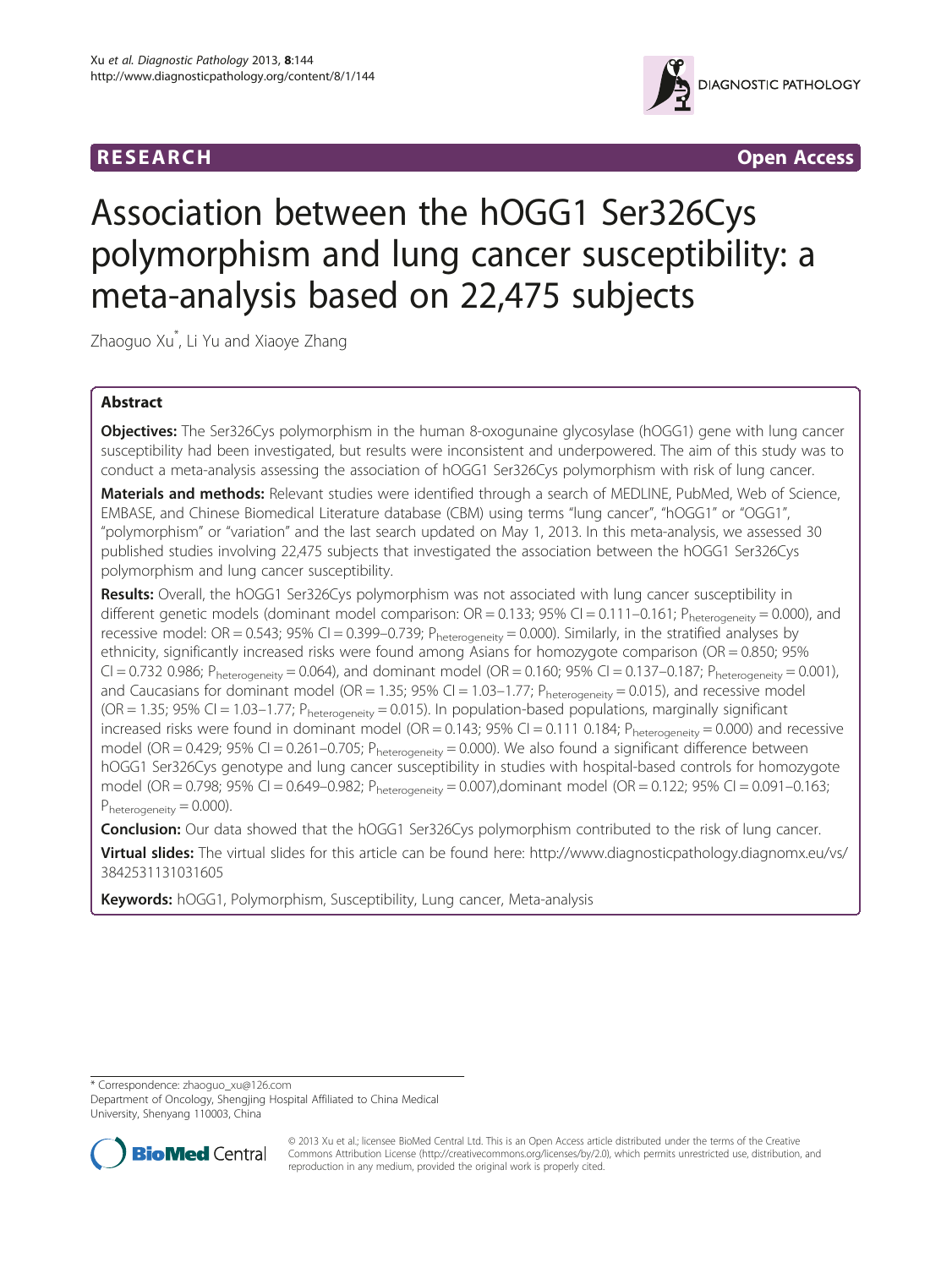## Introduction

Lung cancer has become one of the most common malignancies all over the world with an extremely low survival rate is one of the leading causes to contribut to cancer mortality [\[1\]](#page-7-0). A number of environmental and genetic risk factors for lung cancer have been identified, and it is caused primarily by tobacco smoke, as manifested by the fact that 80% to 90% of lung cancer patients are smokers, while "only" 10% to 15% of heavy smokers develop lung cancer, suggesting the existence of personal risk factors of genetic origin, which predispose a fraction of smokers to the disease [[2](#page-7-0)[-5\]](#page-8-0). DNA damage may lead to carcinogenesis through inactivation of tumor suppressor genes or activation of oncogenes [\[6,7](#page-8-0)], and recent studies have focused on the association between genetic polymorphisms in different genes and risk of lung cancer [[8-10\]](#page-8-0), and they were certified by different techniques [\[11\]](#page-8-0).

The 8-oxoguanine lesion is one of themajor forms of oxidative DNA damage [\[12,13\]](#page-8-0), and it can be removed from DNA by human 8-oxoguanine DNA N-glycosylase 1 (hOGG1) [[14](#page-8-0)]. This glycosylase has been suggested as a possible suppressor of lung carcinogenesis in OGG1 knockout mice [[15](#page-8-0)], and in a bacterial complementation assay system the hOGG1 Cys326 allele was postulated to reduce the activity of 8-oxoguanine lesion removal [\[16](#page-8-0)]. 8-Oxodeoxyguanosine, the most abundant lesion generated by oxidative stress from the environment and normal cellular metabolism, is highly mutagenic resulting in GC to TA transversion [[17](#page-8-0),[18](#page-8-0)]. hOGG1 gene located on chromosome 3 encodes a DNA glycosylase/apurinicapyrimidinic lyase that catalyzes the excision and removal of 8-hydroy-2-deoxyguanine adducts [[19\]](#page-8-0). An approximately 2-fold increased risk of lung cancer associated with the Cys/Cys or Ser/Cys genotype of hOGG1 has been observed in many different ethnicity populations [\[20-22](#page-8-0)]. In the past years, the hOGG1 Ser326Cys polymorphism has attracted widespread attention. Previous epithio studies were performed to identify the association of Ser326Cys polymorphism with lung cancer risk [[16,20-46\]](#page-8-0). However, the results remain inconclusive and inconsistent. Therefore, a meta-analysis was performed in our present study to further evaluate the association between hOGG1 Ser326Cys polymorphism and lung cancer risk, by which can facilitate this disease prevention and diagnosis.

## Materials and methods

#### Publication search

A comprehensive search strategy was conducted towards the electronic databases including MEDLINE, PubMed, Web of Science, EMBASE, and Chinese Biomedical Literature database (CBM) using terms "lung cancer", "hOGG1" or "OGG1", "polymorphism" or "variation" and the last search updated on May 1, 2013. Among the

studies retrieved, eligible ones were determined and their bibliographies were evaluated for other relevant publications. Review articles and bibliographies of other relevant studies identified were hand-searched to identify additional eligible studies. Only published studies with full text articles were included. When more than one of the same patient population was included in several publications, only the most recent or complete study was used in this meta-analysis.

#### Inclusion criteria and exclusion criteria

The following inclusion criteria were used to select literatures for the meta-analysis: (1) Only the case–control studies were considered; (2) The paper should clearly describe lung cancer diagnoses and the sources of cases and controls; (3) The authors must offer the size of the sample, OR and their 95% CI or the information that can help infer the results in the papers (provided the number of individuals homozygous for Ser/Ser, Cys/Cys and heterozygous for Ser/Cys in lung cancer cases and controls). The exclusion criteria were: (1) none-case– control studies; (2) control population including malignant tumor patients; and (3) duplicated publications.

#### Data extraction

Information was carefully extracted from all eligible publications independently by two authors according to the inclusion and exclusion criteria listed above. An agreement was reached by discussion between the two reviewers whenever there was a conflict. The following data were collected from each study: first author's surname, year of publication, country, ethnicity, source of controls (Population-Based and Hospital-Based population), and numbers of cases and controls with the Ser/ Ser, Ser/Cys, and Cys/Cys genotypes, respectively. Different ethnicity descents were categorized as Caucasian and Asian population. When studies included subjects of more than one ethnicity and were able to separate, data were extracted separately for each ethnic group. We did not define any minimum number of patients to include a study in our meta-analysis.

## Statistical analysis

Crude odds ratios (ORs) with 95% confidence intervals (CIs) were used to assess the strength of association between the hOGG1 Ser326Cys polymorphism and lung cancer risk according to the method of Woolf [\[47](#page-8-0)]. Homozygote model (Ser/Ser vs Cys/Cys), heterozygote model (Ser/Ser vs Ser/Cys, Ser/Cys VS Cys/Cys), dominant (Ser/Ser + Ser/Cys vs Cys/Cys), recessive model (Ser/Ser vs Ser/Cys + Cys/Cys) and Ser-allele compared Cys-allele model (Ser-allele vs Cys-allele) were estimated, respectively. Subgroup analyses were done by ethnicity and source of controls. Both fixed-effects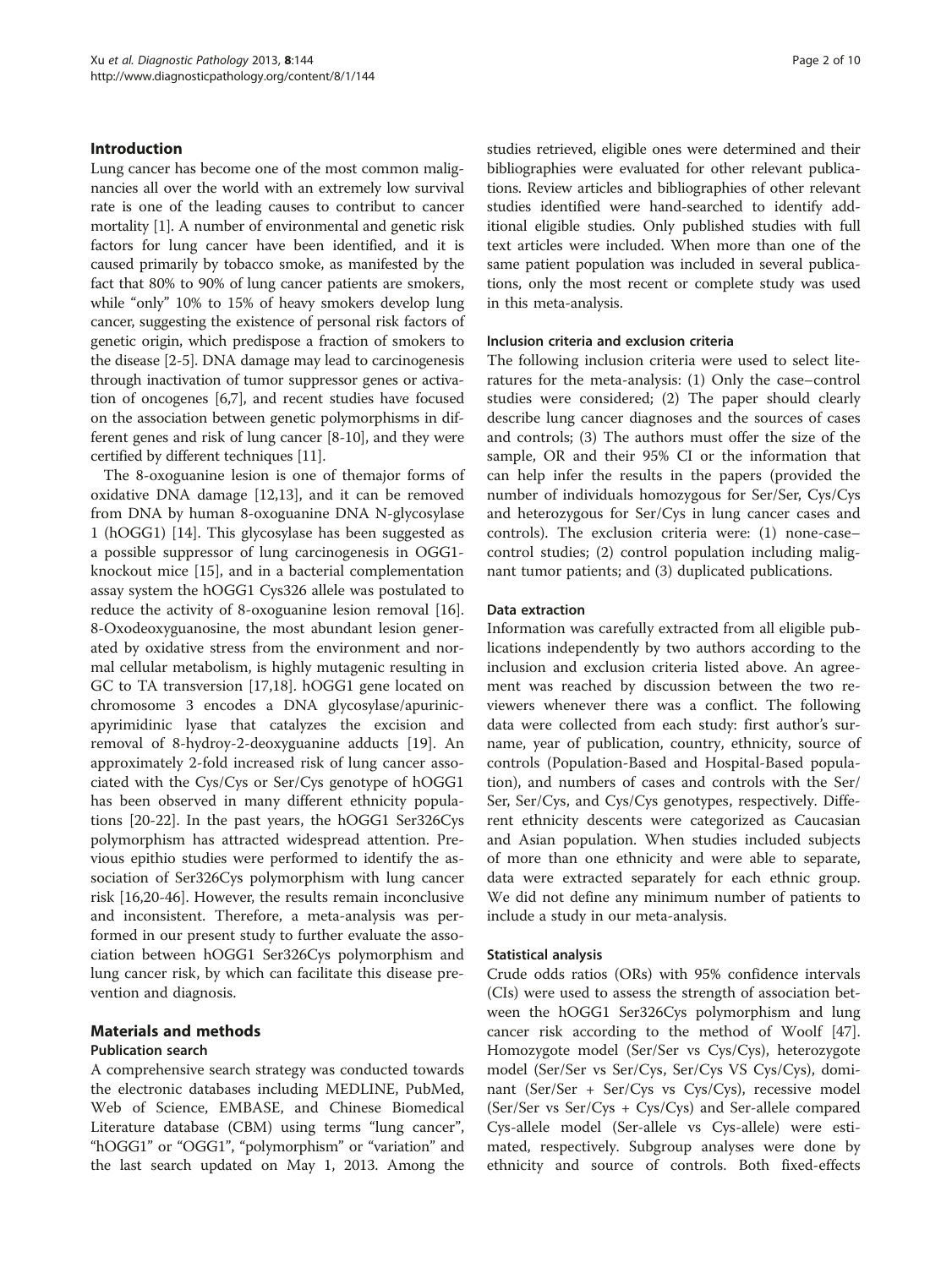Heterogeneity assumption was checked by the Chisquare-based Q-test [\[50\]](#page-9-0). A P-value greater than 0.10 for the Q-test indicates a lack of heterogeneity among studies, so the pooled OR estimate of the each study was calculated by the fixed-effects model. Otherwise, the random-effects model was used. The significance of the pooled OR was determined by the Z-test, and  $P < 0.05$ was considered as statistically significant. One-way sensitivity analyses were performed to assess the stability of the results, namely, a single study in the meta-analysis was deleted each time to reflect the influence of the individual data set to the pooled OR. Begg's funnel plots [[51\]](#page-9-0) and Egger's regression method [[52](#page-9-0)] were used to assess publication bias statistically  $(p < 0.05$  was considered representative of statistically significantly publication bias). Hardy–Weinberg equilibrium in the control group was tested by the Chi-square test for goodness of fit, and a P-value of <0.05 was considered significant. All of the calculations were performed using STATA version 12.0 (Stata Corporation, College Station, TX).

## Results

### Study characteristics

Studies relevant to the searching words were retrieved originally. The initial search algorithm retrieved 229 references. After careful review of the abstracts, 155 of studies were excluded because they obviously did not meet the inclusion criteria for the meta-analysis. After this exclusion, 74 studies were left for full publication review. After review of the complete articles, 47 studies were excluded because of a lack of sufficient information or methods discrepancies. A total of 30 studies involving 10,327 lung cancer cases and 12,148 controls were ultimately analyzed (Figure 1). Table [1](#page-3-0) presents the main characteristics of these studies. Almost all of the cases

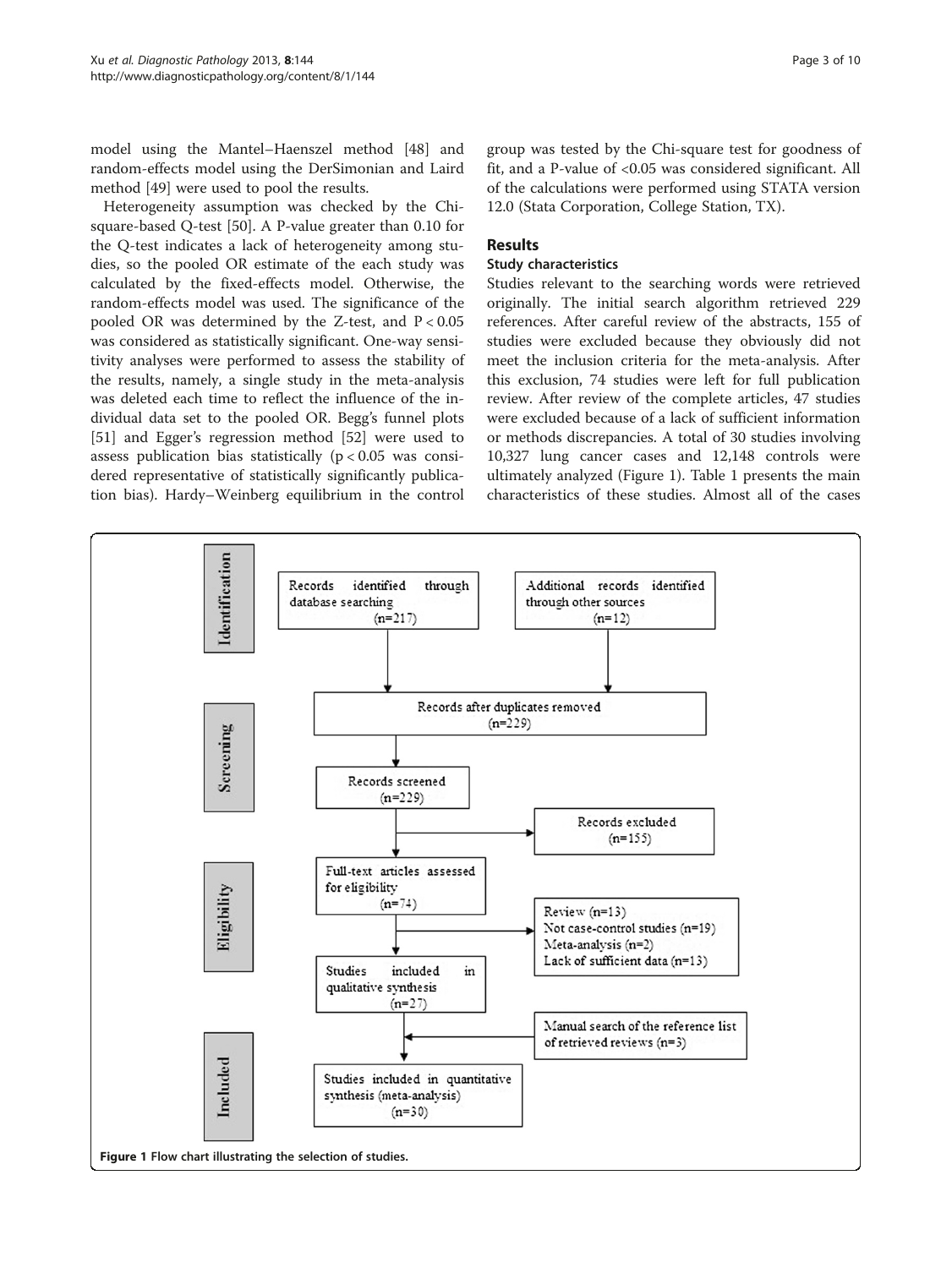| <b>First author</b><br>[Inference] | Year | Country    | <b>Ethnicity</b> | Control<br>source | Cases   |         |                | <b>Controls</b> |         |                | $P_{HWE}$ |
|------------------------------------|------|------------|------------------|-------------------|---------|---------|----------------|-----------------|---------|----------------|-----------|
|                                    |      |            |                  |                   | Ser/Ser | Ser/Cys | Cys/Cys        | Ser/Ser         | Ser/Cys | Cys/Cys        |           |
| Kohno                              | 1998 | Japan      | Asian            | PB                | 16      | 19      | 10             | 15              | 20      | $\overline{7}$ | 0.93      |
| Le Marchand <sup>a</sup>           | 2002 | <b>USA</b> | Caucasian        | PB                | 78      | 39      | 9              | 98              | 53      | 8              | 0.81      |
| Le Marchand <sup>b</sup>           | 2002 | <b>USA</b> | Asian            | PB                | 30      | 40      | 27             | 50              | 74      | 26             | 0.88      |
| Lan                                | 2004 | China      | Asian            | PB                | 37      | 61      | 20             | 51              | 43      | 15             | 0.23      |
| Vogel                              | 2004 | Denmark    | Caucasian        | PB                | 149     | 93      | 14             | 159             | 91      | 19             | 0.24      |
| Loft                               | 2006 | Denmark    | Caucasian        | PB                | 144     | 93      | 14             | 154             | 88      | 19             | 0.20      |
| Matullo                            | 2006 | Italy      | Caucasian        | PB                | 66      | 46      | $\overline{4}$ | 673             | 371     | 50             | 0.90      |
| Sorensen                           | 2006 | Denmark    | Caucasian        | PB                | 254     | 155     | 22             | 479             | 284     | 33             | 0.26      |
| Zienolddiny                        | 2006 | Italy      | Caucasian        | PB                | 182     | 100     | 44             | 194             | 117     | 75             | 0.01      |
| Hatt                               | 2008 | Denmark    | Caucasian        | PB                | 92      | 58      | 8              | 93              | 59      | 12             | 0.54      |
| Karahalil                          | 2008 | Turkey     | Caucasian        | PB                | 86      | 65      | 14             | 115             | 106     | 29             | 0.55      |
| Okasaka                            | 2009 | Japan      | Asian            | PB                | 117     | 257     | 141            | 250             | 544     | 236            | 0.07      |
| Li                                 | 2011 | China      | Asian            | PB                | 83      | 208     | 164            | 60              | 219     | 164            | 0.33      |
| Qian                               | 2011 | China      | Asian            | PB                | 100     | 288     | 193            | 125             | 291     | 185            | 0.59      |
| Sugimura                           | 1999 | Japan      | Asian            | HB                | 85      | 115     | 41             | 63              | 107     | 27             | 0.08      |
| Wikman                             | 2000 | Germany    | Caucasian        | HB                | 68      | 32      | 5              | 60              | 43      | $\overline{2}$ | 0.07      |
| Ito                                | 2002 | Japan      | Asian            | HB                | 40      | 71      | 27             | 68              | 118     | 54             | 0.84      |
| Sunaga                             | 2002 | Japan      | Asian            | HB                | 54      | 106     | 38             | 50              | 66      | 36             | 0.13      |
| Park                               | 2004 | <b>USA</b> | Caucasian        | <b>HB</b>         | 101     | 65      | 13             | 255             | 87      | 8              | 0.86      |
| Hung                               | 2005 | European   | Caucasian        | HB                | 1401    | 661     | 93             | 1368            | 716     | 79             | 0.22      |
| Liang                              | 2005 | China      | Asian            | HB                | 27      | 132     | 68             | 28              | 123     | 76             | 0.04      |
| Wang                               | 2005 | China      | Asian            | HB                | 49      | 51      | 24             | 45              | 70      | 13             | 0.06      |
| Kohno                              | 2006 | Japan      | Asian            | HB                | 285     | 544     | 268            | 123             | 190     | 81             | 0.63      |
| De Ruyck                           | 2007 | Belgium    | Caucasian        | <b>HB</b>         | 74      | 33      | 3              | 60              | 46      | $\overline{4}$ | 0.18      |
| Chang                              | 2009 | China      | Asian            | HB                | 142     | 518     | 436            | 154             | 482     | 361            | 0.74      |
| Gao                                | 2009 | China      | Asian            | HB                | 27      | 35      | 24             | 30              | 49      | 11             | 0.19      |
| Miyaishi                           | 2009 | Japan      | Asian            | HB                | 27      | 55      | 26             | 39              | 54      | 28             | 0.27      |
| Liu                                | 2010 | China      | Asian            | HB                | 68      | 158     | 132            | 110             | 294     | 312            | 0.01      |
| Janik                              | 2011 | Poland     | Caucasian        | HB                | 48      | 24      | 16             | 57              | 21      | $\mathbf{1}$   | 0.54      |
| Kohno                              | 2011 | Japan      | Asian            | <b>HB</b>         | 115     | 162     | 100            | 98              | 164     | 63             | 0.70      |

<span id="page-3-0"></span>Table 1 Main characteristics of these studies included in this meta-analysis

a,b Two different ethnicity studies in one publication. PB Population-Based Study, HB Hospital-Based Study, P<sub>HWE</sub> P value of Hardy–Weinberg Equilibrium.

were histologically confirmed. Controls were mainly healthy populations. There were a total of 30 studies including 17 groups of Asians, and 13 groups of African-Americans. Simultaneously, there were 14 population-based studies and 16 hospital-based studies. The distribution of genotypes in the controls of all studies was in agreement with Hardy–Weinberg equilibrium except for three studies [[27,37,44](#page-8-0)].

#### Meta-analysis results

Table [2](#page-4-0) lists the main results of this meta-analysis. Overall, significantly elevated lung cancer risk were associated in both dominant (OR = 0.133;  $95\%$  CI = 0.111-0.161;  $P_{heterogeneity} = 0.000$ ,  $P = 0.000$ ) (Figure [2\)](#page-5-0), and recessive model (OR = 0.543; 95% CI = 0.399–0.739;  $P_{heterogeneity}$  = 0.000,  $P = 0.000$ ) (Figure [3\)](#page-6-0) when all the eligible studies were pooled into the meta-analysis. However, there were no significant associations in homozygote model (OR = 0.885; 95% CI = 0.765–1.024;  $P_{heterogeneity} = 0.002$ ,  $P = 0.101$ ), heterozygote model (OR = 0.982; 95% CI = 0.898–1.075;  $P_{heterogeneity} = 0.023$ ,  $P = 0.698$  for Ser/Ser vs Ser/Cys model; OR = 0.909; 95% CI = 0.802-1.029;  $P_{heterogeneity} =$ 0.006,  $P = 0.131$  for Ser/Cys vs Cys/Cys), and also the Ser-allele were not associated with an increased cancer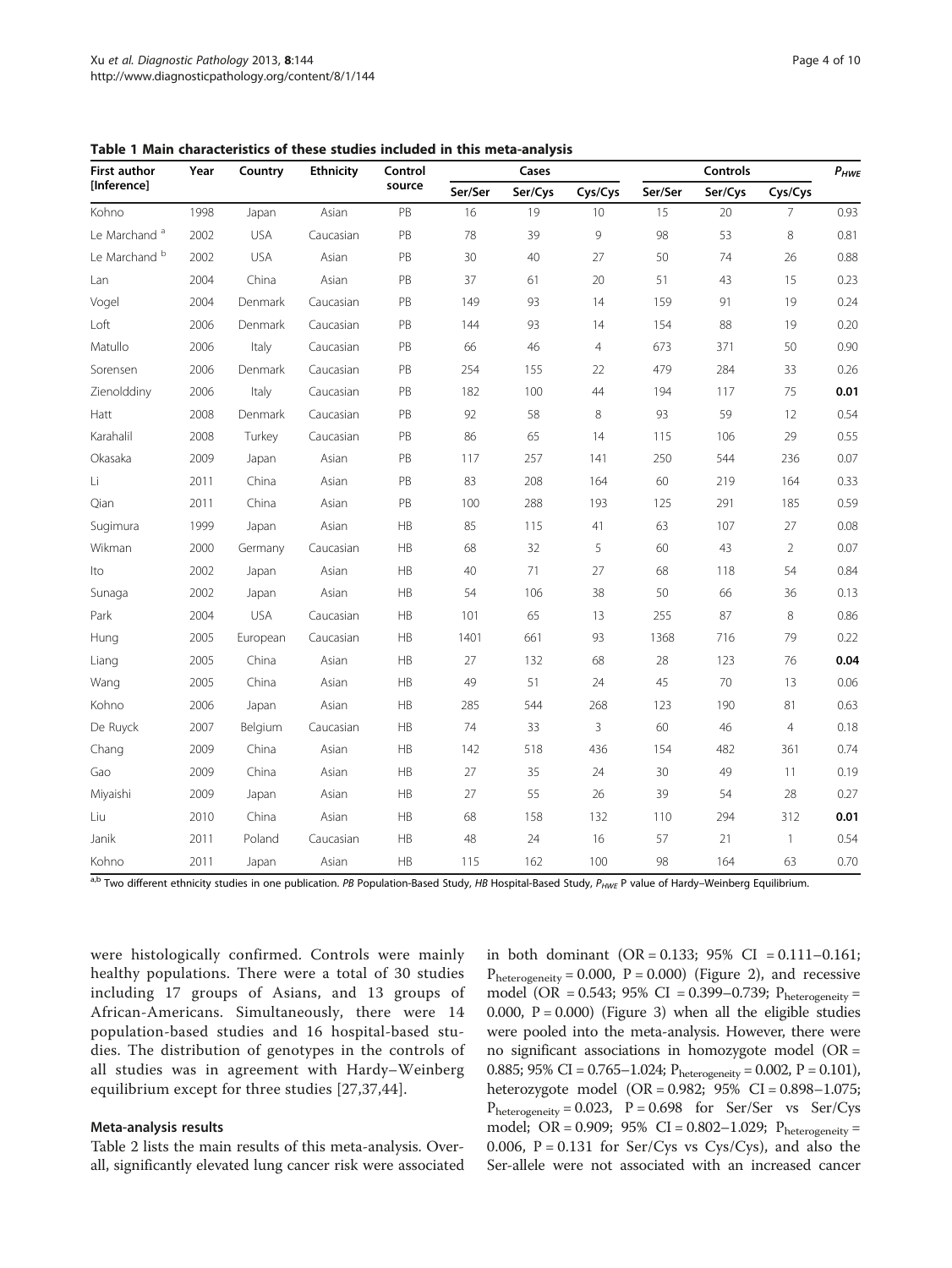|                    | Variables No. of studies                                                       |                                         | Ser/Ser vs Cys/Cys |       | Ser/Ser vs Ser/Cys                       |                |       | Ser/Cys vs Cys/Cys             |                |       |
|--------------------|--------------------------------------------------------------------------------|-----------------------------------------|--------------------|-------|------------------------------------------|----------------|-------|--------------------------------|----------------|-------|
|                    |                                                                                | OR (95% CI)                             | P <sub>h</sub>     | P     | OR (95% CI)                              | P <sub>h</sub> | P     | OR (95% CI)                    | P <sub>h</sub> | P     |
| <b>Total</b>       | 30                                                                             | 0.885(0.765 1.024)                      | 0.002              | 0.101 | 0.982(0.898 1.075)                       | 0.023          | 0.698 | 0.909(0.802 1.029)             | 0.006          | 0.131 |
| <b>Ethnicity</b>   |                                                                                |                                         |                    |       |                                          |                |       |                                |                |       |
| Asian              | 17                                                                             | 0.850(0.732 0.986)                      | 0.064              | 0.032 | 0.973(0.860 1.100)                       | 0.102          | 0.659 | 0.887(0.771)1.020              | 0.012          | 0.092 |
| Caucasian          | 13                                                                             | 0.946(0.683 1.310)                      | 0.005              | 0.738 | 0.993(0.866 1.138)                       | 0.041          | 0.915 | 0.970(0.734 1.281) 0.070 0.829 |                |       |
| Source of controls |                                                                                |                                         |                    |       |                                          |                |       |                                |                |       |
| PB                 | 14                                                                             | 0.993(0.810 1.216)                      | 0.069              | 0.945 | 0.974(0.877 1.083)                       | 0.377          | 0.630 | 0.956(0.833 1.098)             | 0.367          | 0.527 |
| HB                 | 16                                                                             | 0.798(0.649 0.982)                      | 0.007              | 0.033 | 0.991(0.858 1.144)                       | 0.007          | 0.900 | 0.837(0.689 1.017)             | 0.001 0.073    |       |
| <b>Variables</b>   | No. of studies                                                                 | Ser/Ser + Ser/Cys vs Cys/Cys (dominant) |                    |       | Ser/Ser vs Ser/Cys + Cys/Cys (recessive) |                |       | Ser allele vs Cys allele       |                |       |
|                    |                                                                                | OR (95% CI)                             | P <sub>h</sub>     | P     | OR (95% CI)                              | P <sub>h</sub> | P     | OR (95% CI)                    | P <sub>h</sub> | P     |
| <b>Total</b>       | 30                                                                             | 0.133(0.111 0.161)                      | 0.000              | 0.000 | 0.543(0.399 0.739)                       | 0.000          | 0.000 | 0.947(0.8801.019)              | 0.000          | 0.143 |
| <b>Ethnicity</b>   |                                                                                |                                         |                    |       |                                          |                |       |                                |                |       |
| Asian              | 17                                                                             | 0.160(0.1370.187)                       | 0.001              | 0.000 | 0.875(0.684 1.118)                       | 0.000          | 0.285 | 0.931(0.865 1.000)             | 0.064          | 0.052 |
| Caucasian          | 13                                                                             | 0.101(0.0690.147)                       | 0.000              | 0.000 | 0.300(0.198 0.454)                       | 0.000          | 0.000 | 0.970(0.836 1.125)             | 0.000          | 0.686 |
| Source of controls |                                                                                |                                         |                    |       |                                          |                |       |                                |                |       |
| PB                 | 14                                                                             | 0.143(0.111 0.184)                      | 0.000              | 0.000 | 0.429(0.261 0.705)                       | 0.000          | 0.001 | 0.979(0.897 1.069)             | 0.087          | 0.644 |
| HR                 | 16                                                                             | 0.122(0.091 0.163)                      | 0.000              | 0.000 | 0.670(0.455 0.986)                       | 0.000          | 0.042 | 0.916(0.8171.026)              | 0.000          | 0.131 |
|                    | $D = D \cdot \text{m}$ and $E = D \cdot \text{m}$ and $E = D \cdot \text{m}$ . |                                         |                    |       |                                          |                |       |                                |                |       |

<span id="page-4-0"></span>Table 2 Main results of pooled odds ratios (ORs) with confidence interval (CI) in the meta-analysis

 $P_h$  P value of heterogeneity.

risk compared with the Cys-allele model (OR = 0.947; 95% CI = 0.880–1.019;  $P_{heterogeneity} = 0.000$ ,  $P = 0.143$ ).

In the stratified analysis by ethnicity, significantly increased risks were found among Asians for homozygote model (OR = 0.850; 95% CI = 0.732 0.986;  $P_{heterogeneity}$  = 0.064, P = 0.032), dominant model (OR = 0.160; 95%  $CI = 0.137 - 0.187$ ;  $P_{heterogeneity} = 0.001$ ,  $P = 0.000$ ) (Table 2 and Figure [2](#page-5-0)). Simultaneously, significantly increased risks were found among Caucasians for dominant model  $(OR = 1.35; 95\% \text{ CI} = 1.03-1.77; P_{heterogeneity} = 0.015)$ (Table [2](#page-5-0) and Figure 2), and recessive model ( $OR = 1.35$ ; 95% CI =  $1.03-1.77$ ;  $P_{heterogeneity} = 0.015$ ) (Table 2 and Figure [3\)](#page-6-0). However, no significant associations were found in both Asians and Caucasians for other genetic models (Table 2). When stratifying this meta-analysis by control sources, we also found a significant difference between hOGG1 Ser326Cys genotype and lung cancer susceptibility in studies with hospital-based controls for homozygote model (OR = 0.798; 95% CI = 0.649–0.982;  $P_{heterogeneity}$  = 0.007; P = 0.033), dominant model (OR = 0.122; 95% CI = 0.091–0.163;  $P_{heterogeneity} = 0.000$ ;  $P = 0.000$ ), and recessive model (OR = 0.670; 95% CI = 0.455–0.986;  $P_{heterogeneity}$  = 0.000;  $P = 0.042$ ) (Table 2). In population-based studies, marginally significant increased risks were found in dominant model (OR = 0.143; 95% CI = 0.111 0.184;  $P_{heterogeneity} = 0.000; P = 0.000$  and recessive model  $(OR = 0.429; 95\% CI = 0.261 - 0.705; P<sub>heterogeneity</sub> = 0.000;$  $P = 0.001$ ) (Table 2).

#### Test of heterogeneity

There was significant heterogeneity for homozygote comparison ( $P = 0.002$ ), heterozygote comparison ( $P =$ 0.023 for Ser/Ser vs Ser/Cys model and  $P = 0.006$  for Ser/Cys vs Cys/Cys), dominant model comparison  $(P = 0.000)$ , recessive model comparison  $(P = 0.000)$ and Ser-allele vs Cys-allele comparison  $(P = 0.000)$ . After assessing the source of heterogeneity for all genetic model comparison by subgroup analysis on ethnicity and control sources, the heterogeneity was partly decreased. When we deleted these three studies [[27](#page-8-0),[37,44](#page-8-0)] for departure from HWE, the heterogeneity was completely removed.

#### Sensitivity analysis

A single study involved in the meta-analysis was deleted each time to reflect the influence of the individual data set to the pooled ORs, and the corresponding pooled ORs indicated that three studies were the main origin of heterogeneity. The heterogeneity was completely removed after exclusion of these studies. Although these studies did not follow HWE, the corresponding pooled ORs were not materially altered with or without including them almost in all genetic models. Similarly, no other single study influenced the pooled OR qualitatively, as indicated by sensitivity analysis, suggesting that the results of this meta-analysis are stable (Data were not show in this paper).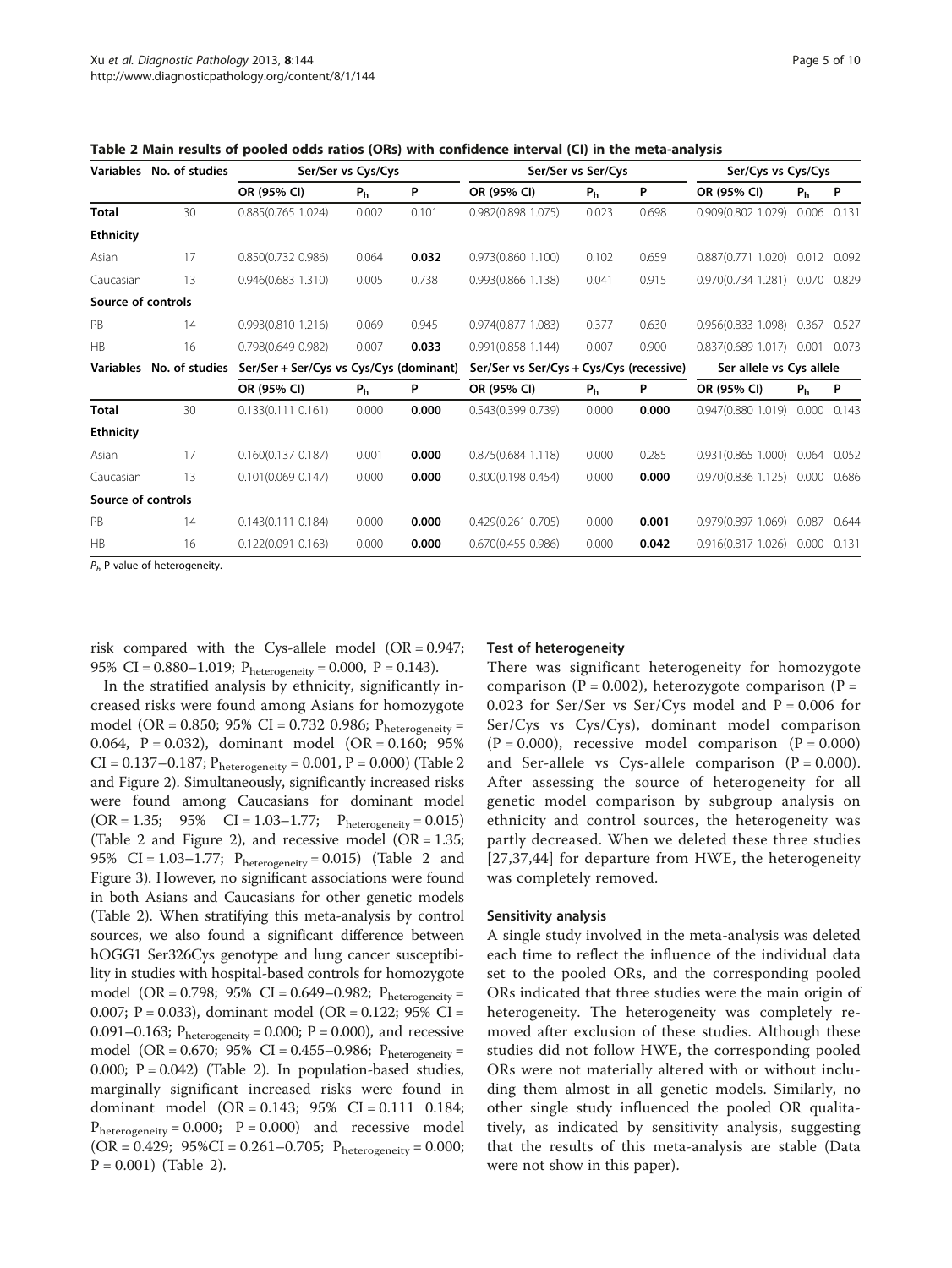<span id="page-5-0"></span>

#### Publication bias

Begg's funnel plot and Egger's test were performed to assess the publication bias of the literature. The shapes of the funnel plots did not reveal any evidence of obvious asymmetry in all comparison models (Figure [4](#page-6-0)). Furthermore, Egger's test was used to provide statistical evidence for funnel plot symmetry. The results still did not suggest any evidence of publication bias.

## **Discussion**

It is well recognized that there is a range of individual susceptibility to the same kind of cancer even with identical environmental exposure. Host factors, including polymorphisms of genes involved in carcinogenesis, may have accounted for this difference. Therefore, genetic susceptibility to cancer has been a research focus in scientific community. Among the common single nucleotide polymorphisms (SNPs) of the hOGG1 gene, one located in exon 7, resulting in an amino acid substitution of serine (Ser) with cysteine (Cys) at codon 326 (Ser326Cys,

rs1052133), has been demonstrated to affect hOGG1 function [\[53](#page-9-0)]. The protein resulting from this substitution exhibits reduced DNA repair activity [\[53](#page-9-0)], and this SNP has been reported to be associated with the risk of many types of cancer [[54\]](#page-9-0). Epidemiological studies of the OGG1 Ser326Cys polymorphism in relation to cancer have yielded mixed results with a weak association between the OGG1 Ser326Cys genotype and the risk of lung cancer. Wikman et al. carried out a case–control study which suggested that the hOGG1 polymorphisms were probably not major contributors to individual lung cancer susceptibility in Caucasians [\[33\]](#page-8-0). Hung et al. also observed that there were no such associations between them [[36](#page-8-0)]. The same results were found in other studies [\[23\]](#page-8-0). Sugimura et al. found that the Ser326Cys polymorphism was not associated with an increased risk of lung cancer in any subtypes; however, when homozygous Cys326Cys were compared with other genotypes in combination, an increased risk was observed for the squamous cell carcinoma and nonadenocarcinoma after adjustment for age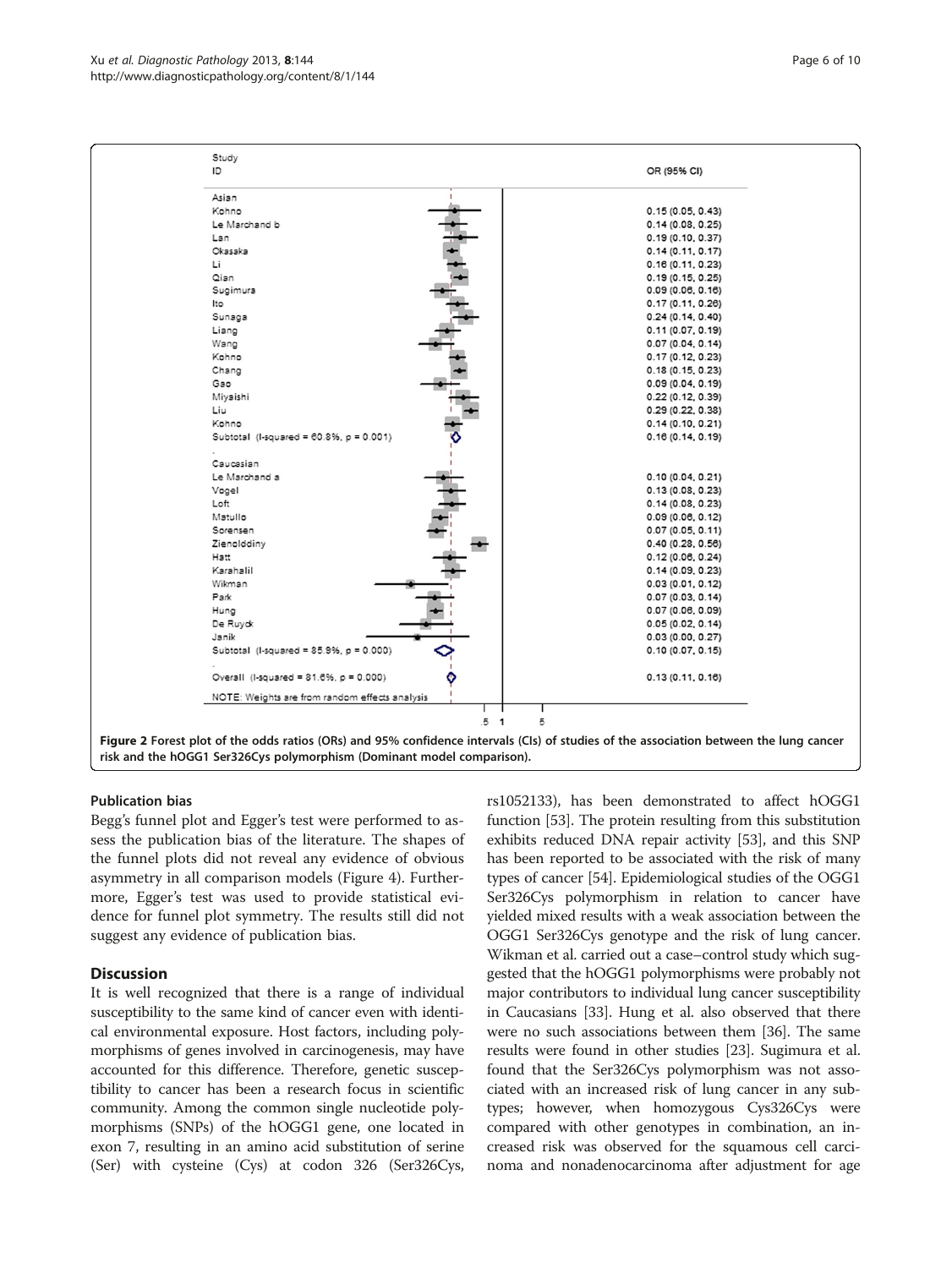<span id="page-6-0"></span>Xu et al. Diagnostic Pathology 2013, 8:144 Page 7 of 10 http://www.diagnosticpathology.org/content/8/1/144



risk and the hOGG1 Ser326Cys polymorphism (Recessive model comparison).

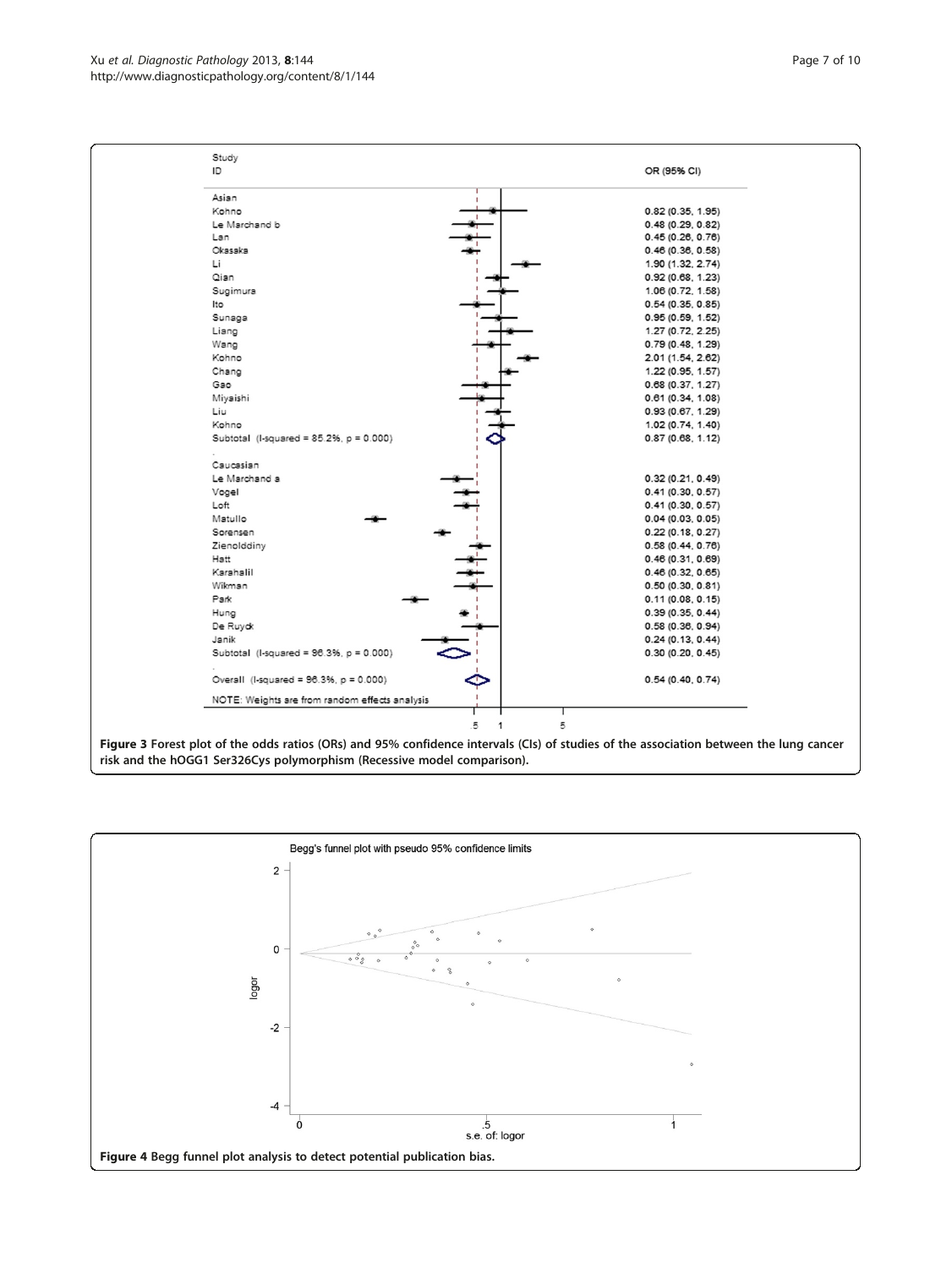<span id="page-7-0"></span>and smoking [[32\]](#page-8-0). Ito et al. found no any effects of the OGG1 Ser326Cys polymorphism on the development of either adenocarcinomas or small cell carcinoma [\[34](#page-8-0)]. De Ruyck et al. found a reduced cancer risk associated with the OGG1 Ser326Cys polymorphism [\[40\]](#page-8-0). Individual studies on the relationships between SNPs of genes and cancer risk always yield inconsistent and controversial results partly because of a rather small sample size and low precision. Meta-analysis could solve the problem caused by the low statistical power of single studies and enable drawing of a more robust conclusion. Since there have been contradictory findings so far, we conducted a metaanalysis of 10,327 lung cancer cases and 12,148 controls to investigate its association with lung cancer risk.

The meta-analysis of Hung et al. showed that the summary OR was 1.37 (95% CI =  $1.02 - 1.82$ ) for the Cys/Cys genotype in various ethnic populations combined [\[55](#page-9-0)]. Li et al. performed another meta-analysis showed that individuals carrying the Cys/Cys genotype did not have significantly increased risk of lung cancer in all populations combined but, in the stratified analysis by ethnicity, a significantly increased risk was found among Asians (OR = 1.18, 95% CI = 1.01–1.38) [\[56\]](#page-9-0). Our work, including 22,475 subjects from 30 published case–control studies, explored the association between a potentially functional polymorphism, hOGG1 Ser326Cys and lung cancer susceptibility. We found that the variant genotypes of the hOGG1 were associated with a significant increased overall risk of lung cancer. When stratified according to ethnicity, Asians with the Ser/Ser showed a higher risk of lung cancer compared with those with the Cys/Cys genotype. However, Caucasians did not show the same risk. Ethnic difference in the association between lung cancer risk and the hOGG1 Ser326Cys polymorphism was suggested. Large studies including different ethnic groups with a careful matching between cases and controls should be considered in future association studies to confirm results from the meta-analyses.

Heterogeneity is a potential problem when interpreting the results of all meta-analyses. As looked through our study carefully, we found that the three studies [\[27,37,45](#page-8-0)] were noted to be a major source of heterogeneity. The reason may be that the study was only among nonsmokers, and the controls were found to be out of HWE. Although this study was a major source of heterogeneity, the corresponding pooled ORs were not materially altered with or without including it almost in all genetic models, suggesting that the results of this meta-analysis are stable.

Some limitations of this meta-analysis should be addressed. Firstly, lung cancer is a multi-factorial disease that results from complex interactions between many genetic and environmental factors. This means that there will not be single gene or single environmental factor that has large effects on lung cancer susceptibility. Our results were based on unadjusted estimates, while a more precise analysis should be conducted if individual data were available, which would allow for the adjustment by other covariates including age, sex, family history, environmental factors and lifestyle. Secondly, in the subgroup analyses by ethnicity, control sources, the number of subjects was relatively small, not having enough statistical power to explore the real association. Thirdly, the controls were not uniformly defined. Although most of the controls were selected mainly from healthy populations, some had respiratory disease. Therefore, non-differential misclassification bias was possible because these studies may have included the control groups who had different risks of developing lung cancer.

#### Conclusion

Despite some limitations listed above, this work suggests that the hOGG1 Ser326Cys variant is a risk factor for developing lung cancer. Additionally, we found that this phenomenon was more prominent in subgroups such as in Asians. However, it is necessary to conduct large studies using standardized unbiased methods, homogeneous lung cancer patients and well matched controls, with the assessors blinded to the data. Moreover, gene–gene and gene–environment interactions should also be considered in future analysis. Such studies taking these factors into account may eventually lead to our better, comprehensive understanding of the association between the hOGG1 Ser326Cys polymorphism and lung cancer risk.

#### Competing interests

The authors declare that they have no competing interests.

#### Authors' contributions

ZX, LY, and XZ carried out the meta-analysis study, drafted the manuscript and involved in revising the manuscript critically for important intellectual content. ZX participated in the design of the study and revised the manuscript. ZX, LY, and XZ carried out the meta-analysis study and drafted the manuscript. ZX, LY, and XZ participated in the design of the study, drafted the manuscript and revised the manuscript. All authors read and approve the final manuscript.

#### Acknowledgement

Funding No external funding was either sought or obtained for this study.

Received: 11 July 2013 Accepted: 8 August 2013 Published: 23 August 2013

#### References

- Li Z, Guan W, Li MX, Zhong ZY, Qian CY, Yang XQ, Liao L, Li ZP, Wang D: Genetic polymorphism of DNA base-excision repair genes (APE1, OGG1 and XRCC1) and their correlation with risk of lung cancer in a Chinese population. Arch Med Res 2011, 42(3):226–234.
- 2. Siegel R, Naishadham D, Jemal A: Cancer statistics, 2012. CA Cancer J Clin 2012, 62(1):10–29.
- 3. Dubey S, Powell CA: Update in lung cancer 2008. Am J Respir Crit Care Med 2009, 179(10):860–868.
- 4. National Cancer Institute: SEER stat fact sheets: lung and bronchus. [http://seer.cancer.gov/statfacts/html/lungb.html.](http://seer.cancer.gov/statfacts/html/lungb.html) Accessed October 1, 2012.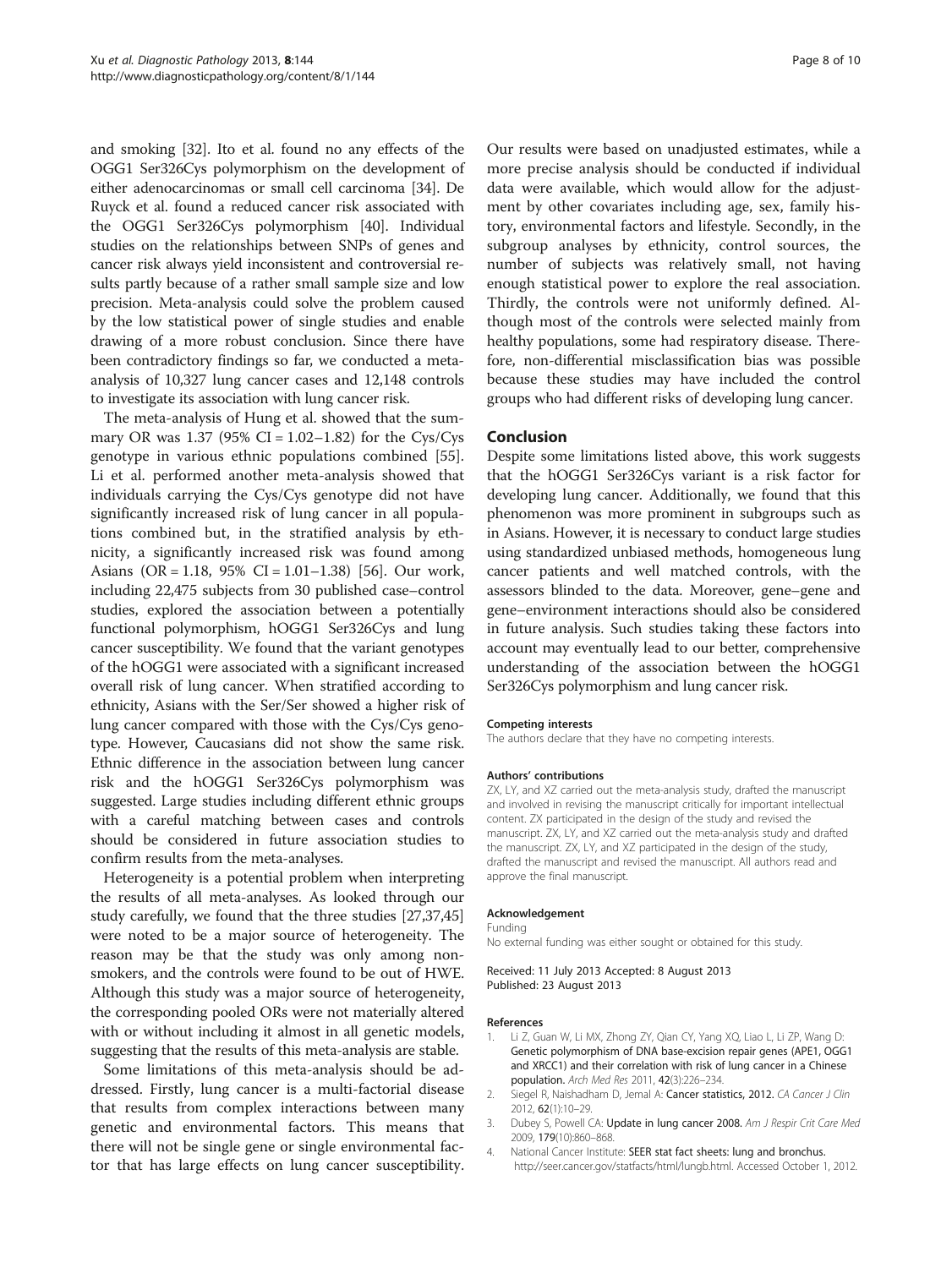- <span id="page-8-0"></span>5. Cancer Research UK: Lung cancer incidence statistics. [http://info.cancerresearchuk.org/cancerstats/types/lung/incidence/.](http://info.cancerresearchuk.org/cancerstats/types/lung/incidence/) Accessed October 1, 2012.
- 6. Fearon ER: Human cancer syndromes: clues to the origin and nature of cancer. Science 1997, 278(5340):1043–1050.
- 7. Marnett LJ: Oxyradicals and DNA damage. Carcinogenesis 2000, 21(3):361–370.
- 8. Shi Y, Wu H, Zhang M, Ding L, Meng F, Fan X: Expression of the epithelial-mesenchymal transition-related proteins and their clinical significance in lung adenocarcinoma. Diagnostic Pathology 2013, 8:89.
- Guzmán L, Depix M, Salinas A, Roldán R, Aguayo F, Silva A, Vinet R: Analysis of aberrant methylation on promoter sequences of tumor suppressor genes and total DNA in sputum samples: a promising tool for early detection of COPD and lung cancer in smokers. Diagnostic Pathology 2012, 7:87.
- 10. Ji M, Zhang Y, Shi B, Hou P: Association of promoter methylation with histologic type and pleural indentation in non-small cell lung cancer (NSCLC). Diagnostic Pathology 2011, 6:48.
- 11. Muyal J, Muyal V, Kaistha B, Seifart C, Fehrenbach H: Systematic comparison of RNA extraction techniques from frozen and fresh lung tissues: checkpoint towards gene expression studies. Diagnostic Pathology 2009, 4:9.
- 12. Floyd RA: The role of 8-hydroxyguanine in carcinogenesis. Carcinogenesis 1990, 11(9):1447–1450.
- 13. Helbock HJ, Beckman KB, Ames BN: 8-Hydroxydeoxygua-nosine and 8-hydroxyguanine as biomarkers of oxidative DNA damage. Methods Enzymol 1999, 300:156–166.
- 14. Shinmura K, Yokota J: The OGG1 gene encodes a repair enzyme for oxidatively damaged DNA and is involved in human carcinogenesis. Antioxid Redox Signal 2001, 3(4):597–607.
- 15. Sakumi K, Tominaga Y, Furuichi M, et al: OGG1 knockout-associated lung tumorigenesis and its suppression by Mth1 gene disruption. Cancer Res 2003, 63(5):902–905.
- 16. Kohno T, Shinmura K, Tosaka M, et al: Genetic polymorphisms and alternative splicing of the hOGG1 gene, that is involved in the repair of 8-hydroxyguanine in damaged DNA. Oncogene 1998, 16(25):3219–3225.
- 17. Cheng KC, Cahill DS, Kasai H, Nishimura S, Loeb LA: 8- Hydroxyguanine, an abundant form of oxidative DNA damage, causes G-T and A-C substitutions. J Biol Chem 1992, 267:166–172.
- 18. Hazra TK, Hill JW, Izumi T, Mitra S: Multiple DNA glycosylases for repair of 8-oxoguanine and their potential in vivo functions. Prog Nucleic Acid Res Mol Biol 2001, 68:193–205.
- 19. Boiteux S, Radicella JP: The human OGG1 gene: structure, functions, and its implication in the process of carcinogenesis. Arch Biochem Biophys 2000, 377:1.
- 20. Park J, Chen L, Tockman MS, et al: The human 8-oxoguanine DNA Nglycosylase 1 (hOGG1) DNA repair enzyme and its association with lung cancer risk. Pharmacogenetics 2004, 14(2):103–109.
- 21. Lan Q, Mumford JL, Shen M, et al: Oxidative damage-related genes AKR1C3 and OGG1 modulate risks for lung cancer due to exposure to PAH-rich coal combustion emissions. Carcinogenesis 2004, 25(11):2177–2181.
- 22. Le Marchand L, Donlon T, Lum-Jones A, et al: Association of the hOGG1 Ser326Cys polymorphism with lung cancer risk. Cancer Epidemiol Biomarkers Prev 2002, 11(4):409–412.
- 23. Vogel U, Nexo BA, Wallin H, Overvad K, Tjonneland A, Raaschou-Nielsen O: No association between base excision repair gene polymorphisms and risk of lung cancer. Biochem Genet 2004, 42:453–460.
- 24. Loft S, Svoboda P, Kasai H, Tjønneland A, Vogel U, Møller P, Overvad K, Raaschou-Nielsen O: Prospective study of 8-oxo-7,8-dihydro-2′ deoxyguanosine excretion and the risk of lung cancer. Carcinogenesis 2006, 27(6):1245–1250.
- 25. Matullo G, Dunning AM, Guarrera S, Baynes C, Polidoro S, et al: DNA repair polymorphisms and cancer risk in non-smokers in a cohort study. Carcinogenesis 2006, 27(5):997–1007.
- 26. Sorensen M, Raaschou-Nielsen O, Hansen RD, Tjonneland A, Overvad K, Vogel U: Interactions between the OGG1 Ser326Cys polymorphism and intake of fruit and vegetables in relation to lung cancer. Free Radic Res 2006, 40:885–891.
- 27. Zienolddiny S, Campa D, Lind H, Ryberg D, Skaug V, et al: Polymorphisms of DNA repair genes and risk of non-small cell lung cancer. Carcinogenesis 2006, 27(3):560–567.
- 28. Hatt L, Loft S, Risom L, Møller P, Sørensen M, et al: OGG1 expression and OGG1 Ser326Cys polymorphism and risk of lung cancer in a prospective study. Mutat Res 2008, 639(1–2):45–54.
- 29. Karahalil B, Emerce E, Koçer B, Han S, Alkiş N, Karakaya AE: The association of OGG1 Ser326Cys polymorphism and urinary 8-OHdG levels with lung cancer susceptibility: a hospital-based case–control study in Turkey. Arh Hig Rada Toksikol 2008, 59(4):241–250.
- 30. Okasaka T, Matsuo K, Suzuki T, Ito H, Hosono S, et al: hOGG1 Ser326Cys polymorphism and risk of lung cancer by histological type. J Hum Genet 2009, 54(12):739–745.
- 31. Qian Q, Liu R, Lei Z, You J, Zhou Q, Zhang HT: Meta analysis of association between Ser326Cys polymorphism of hOGG1 gene and risk of lung cancer. Zhongguo Fei Ai Za Zhi 2011, 14(3):205–210.
- 32. Sugimura H, Kohno T, Wakai K, Nagura K, Genka K, et al: OGG1 Ser326Cys polymorphism and lung cancer susceptibility. CEBP 1999, 8:669–674.
- 33. Wikman H, Risch A, Klimek F, Schmezer P, Spiegelhalder B, et al: OGG1 polymorphısm and loss of heterozygosıty (LOH): Significance for lung cancer susceptibility in a caucasian population. Int J Cancer 2000, 88:932–937.
- 34. Ito H, Hamajima N, Takezaki T, Matsuo K, Tajima K, et al: Limited association of OGG1 Ser326Cys polymorphism for adenocarcinoma of the lung. J Epidemiol 2002, 12:258–265.
- 35. Sunaga N, Kohno T, Yanagitani N, Sugimura H, Kunitoh H, et al: Contribution of the NQO1 and GSTT1 polymorphisms to lung adenocarcinoma susceptibility. Cancer Epidemiol Biomarkers Prev 2002, 11(8):730–738.
- 36. Hung RJ, Brennan P, Canzian F, Szeszenia-Dabrowska N, Zaridze D, et al: Large-scale investigation of base excision repair genetic polymorphisms and lung cancer risk in a multicenter study. J Natl Cancer Inst 2005, 97:567–576.
- 37. Liang G, Pu Y, Yin L: Rapid detection of single nucleotide polymorphisms related with lung cancer susceptibility of Chinese population. Cancer Lett 2005, 223(2):265–274.
- 38. Wang W: Genetic polymorphism in Hoggle and susceptibility to lung cancer. Carcinogenesis, Teratogenesis & Mutagenesis 2005, 17:101–103.
- 39. Kohno T, Kunitoh H, Toyama K, Yamamoto S, Kuchiba A, et al: Association of the OGG1-Ser326Cys polymorphism with lung adenocarcinoma risk. Cancer Sci 2006, 97(8):724–728.
- 40. De Ruyck K, Szaumkessel M, De Rudder I, et al: Polymorphisms in base-excision repair and nucleotide-excision repair genes in relation to lung cancer risk. Mutation Research 2007, 631(2):101–110.
- 41. Chang CH, Hsiao CF, Chang GC, Tsai YH, Chen YM, et al: Interactive effect of cigarette smoking with human 8-oxoguanine DNA N-glycosylase 1 (hOGG1) polymorphisms on the risk of lung cancer: a case–control study in Taiwan. Am J Epidemiol 2009, 170(6):695–702.
- 42. Gao F: The study of the relationship between the polymorphism of hOGG1 genes and XPD genes and susceptibility to lung cancer. China: Master degree thesis, Kunming Medical College. In Chinese.
- 43. Miyaishi A, Osawa K, Osawa Y, Inoue N, Yoshida K, et al: MUTYH Gln324His gene polymorphism and genetic susceptibility for lung cancer in a Japanese population. J Exp Clin Cancer Res 2009, 28:10.
- 44. Liu CJ, Hsia TC, Tsai RY, Sun SS, Wang CH, et al: The joint effect of hOGG1 single nucleotide polymorphism and smoking habit on lung cancer in Taiwan. Anticancer Res 2010, 30(10):4141-4145.
- 45. Janik J, Swoboda M, Janowska B, Cieśla JM, Gackowski D, et al: 8- Oxoguanine incision activity is impaired in lung tissues of NSCLC patients with the polymorphism of OGG1 and XRCC1 genes. Mutat Res 2011, 709–710:21–31.
- 46. Kohno T, Kunitoh H, Mimaki S, Shiraishi K, Kuchiba A, Yamamoto S, Yokota J: Contribution of the TP53, OGG1, CHRNA3, and HLA-DQA1 genes to the risk for lung squamous cell carcinoma. J Thorac Oncol 2011, 6(4):813–817.
- 47. Woolf B: On estimating the relation between blood group and disease. Ann Hum Genet 1955, 19:251–253.
- 48. Mantel N, Haenszel W: Statistical aspects of the analysis of data from retrospective studies of disease. J Natl Cancer Inst 1959, 22:719–748.
- 49. DerSimonian R, Laird N: Meta-analysis in clinical trials. Control Clin Trials 1986, 7:177–188.